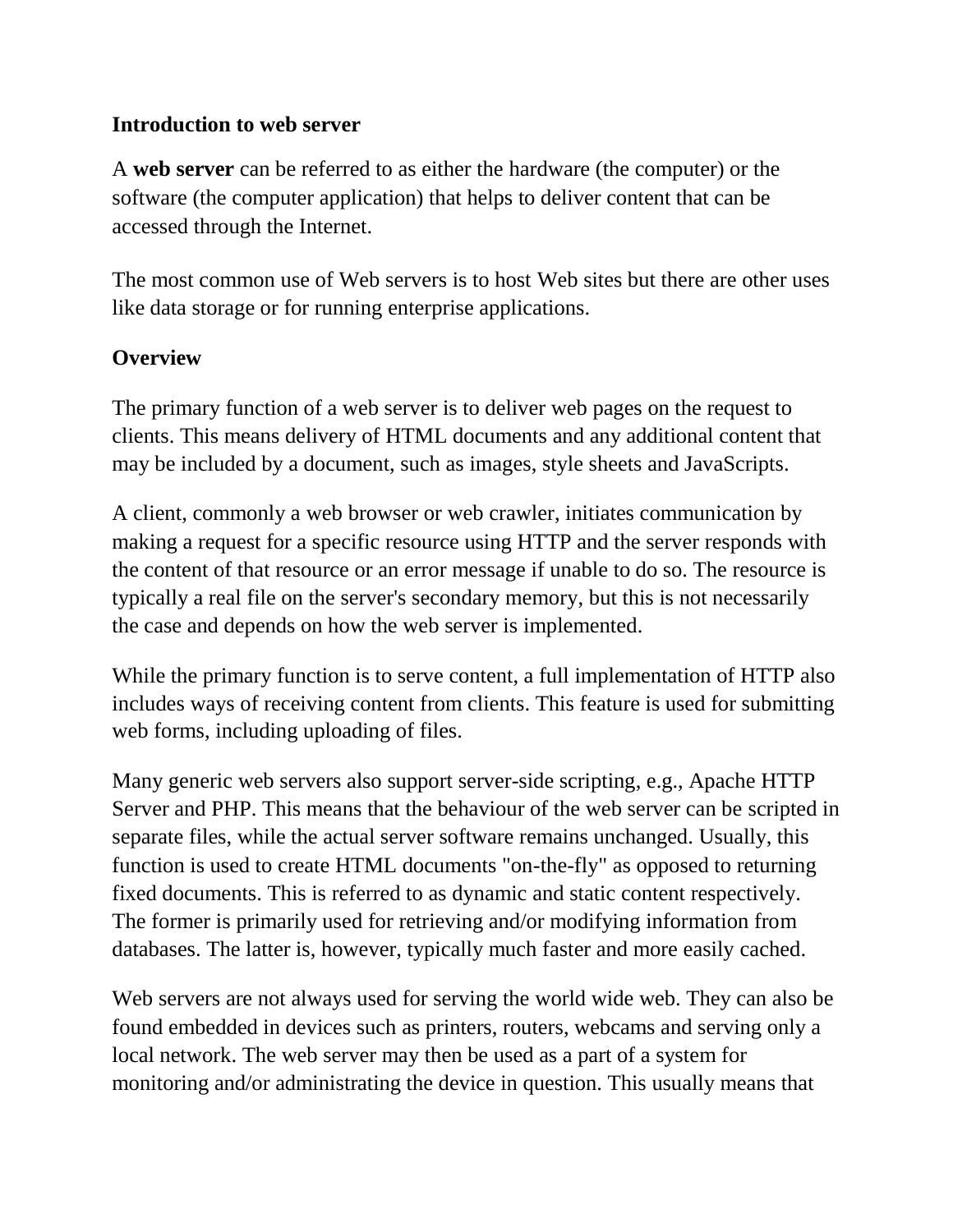no additional software has to be installed on the client computer, since only a web browser is required (which now is included with most [operating systems\)](http://en.wikipedia.org/wiki/Operating_system).

#### **History of web servers**



모 The world's first web server.

In 1989 [Tim Berners-Lee](http://en.wikipedia.org/wiki/Tim_Berners-Lee) proposed to his employer [CERN](http://en.wikipedia.org/wiki/CERN) (European Organization for Nuclear Research) a new project, which had the goal of easing the exchange of information between scientists by using a [hypertext](http://en.wikipedia.org/wiki/Hypertext) system. As a result of the implementation of this project, in 1990 Berners-Lee wrote two programs:

- a [browser](http://en.wikipedia.org/wiki/Web_browser) called [WorldWideWeb;](http://en.wikipedia.org/wiki/WorldWideWeb)
- the world's first web server, later known as [CERN httpd,](http://en.wikipedia.org/wiki/CERN_httpd) which ran on [NeXTSTEP.](http://en.wikipedia.org/wiki/NeXTSTEP)

Between 1991 and 1994 the simplicity and effectiveness of early technologies used to surf and exchange data through the World Wide Web helped to port them to many different operating systems and spread their use among lots of different social groups of people, first in scientific organizations, then in universities and finally in industry.

In 1994 Tim Berners-Lee decided to constitute the [World Wide Web Consortium](http://en.wikipedia.org/wiki/World_Wide_Web_Consortium) (W3C) to regulate the further development of the many technologies involved (HTTP, HTML, etc.) through a standardization process.

# **Path translation**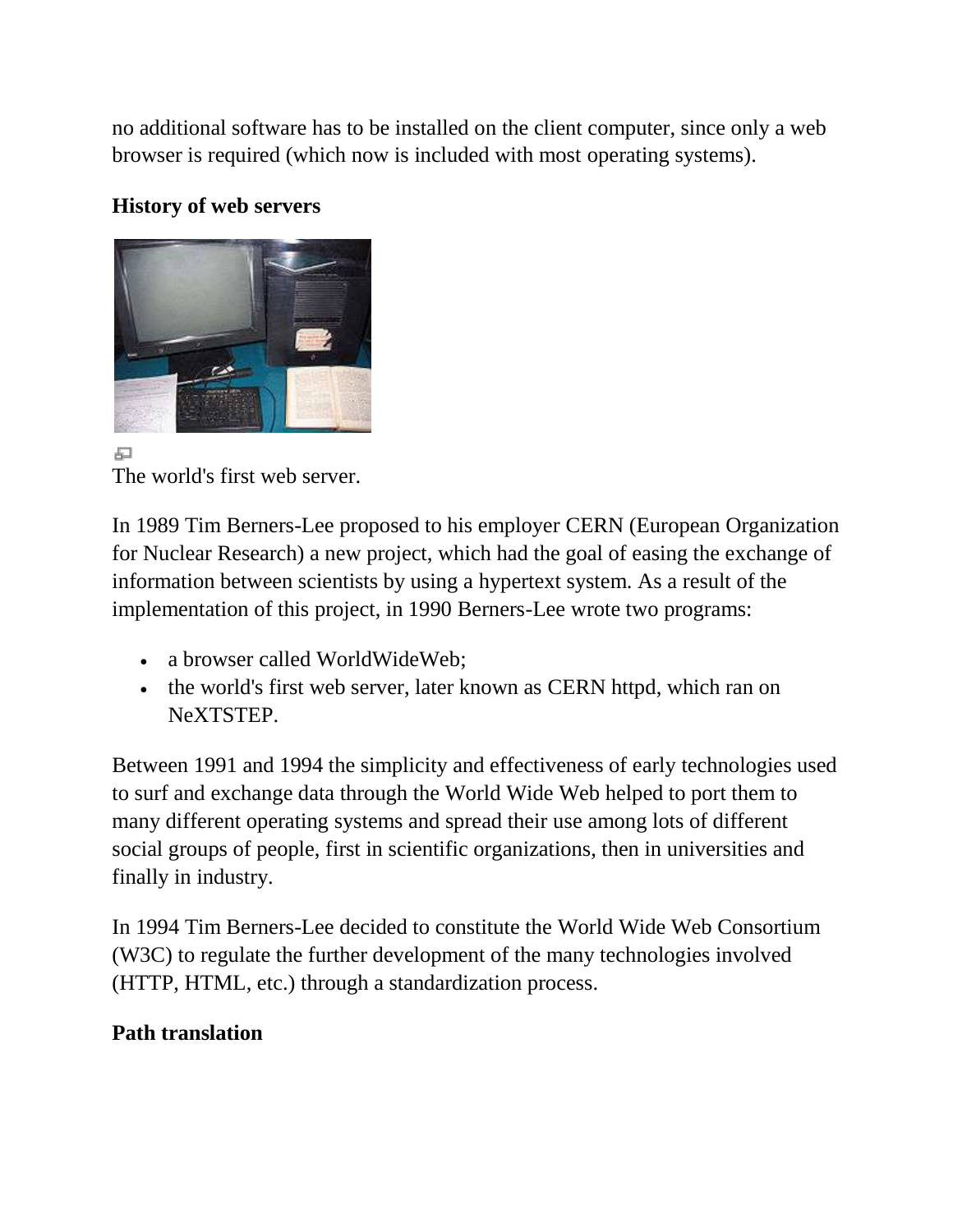Web servers are able to map the path component of a [Uniform Resource Locator](http://en.wikipedia.org/wiki/Uniform_Resource_Locator) (**URL**) into:

- a local file system resource (for static requests);
- an internal or external program name (for dynamic requests).

For a *static request* the URL path specified by the client is relative to the Web server's root directory.

Consider the following URL as it would be requested by a client:

```
http://www.example.com/path/file.html
```
The client's [user agent](http://en.wikipedia.org/wiki/User_agent) will translate it into a connection to www.example.com with the following HTTP 1.1 request:

GET /path/file.html HTTP/1.1 Host: www.example.com

The Web server on www.example.com will append the given path to the path of its root directory. On an [Apache server,](http://en.wikipedia.org/wiki/Apache_server) this is commonly /home/www (On [Unix](http://en.wikipedia.org/wiki/Unix) machines, usually /var/www). The result is the local file system resource:

#### /home/www**/path/file.html**

The Web server then reads the file, if it exists and sends a response to the client's Web browser. The response will describe the content of the file and contain the file itself or an error message will return saying that the file does not exist or is unavailable.

#### **Load limits**

A Web server (program) has defined load limits, because it can handle only a limited number of concurrent client connections (usually between 2 and 80,000, by default between 500 and 1,000) per [IP address](http://en.wikipedia.org/wiki/IP_address) (and TCP port) and it can serve only a certain maximum number of requests per second depending on:

• its own settings;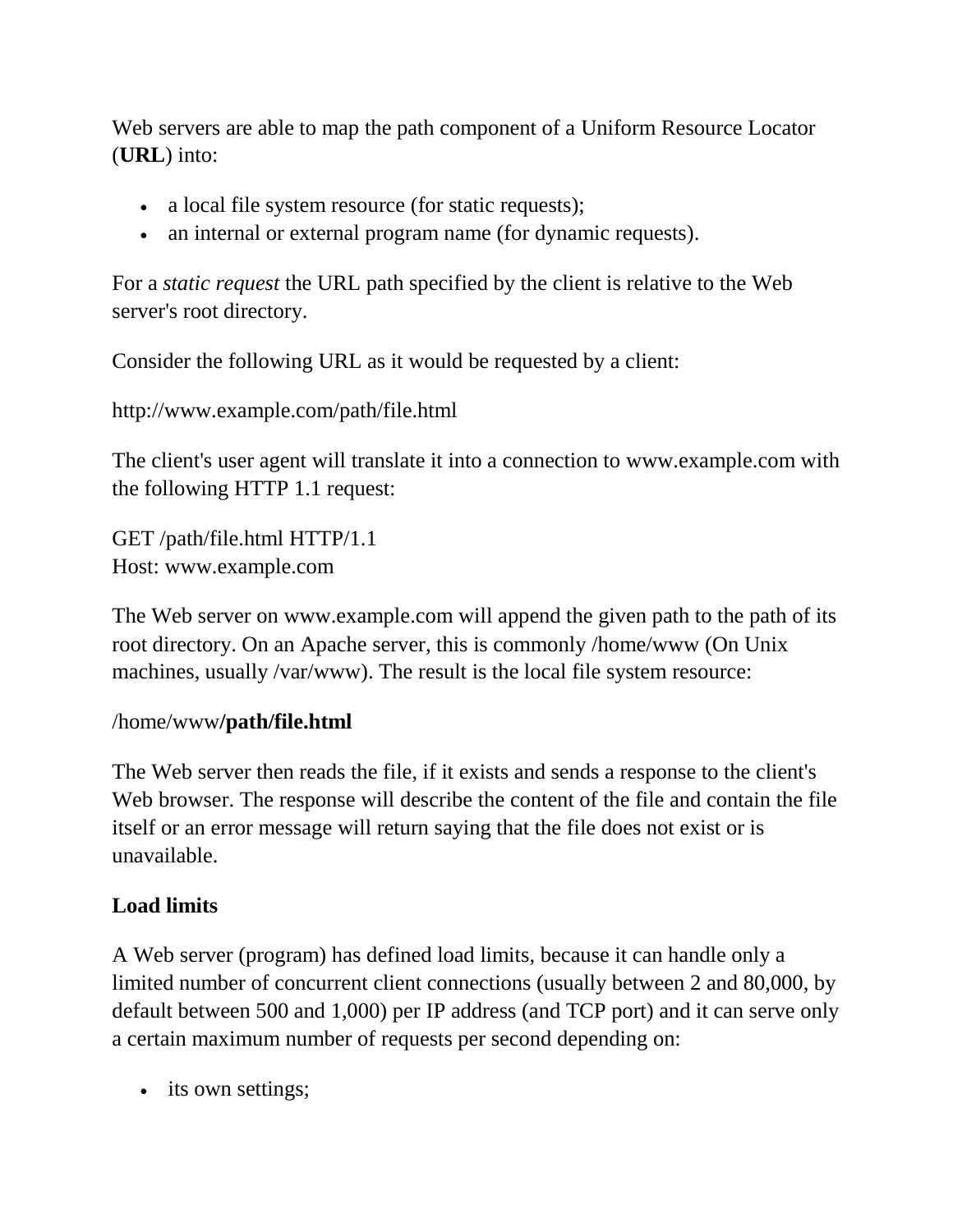- the HTTP request type;
- content origin (static or dynamic);
- the fact that the served content is or is not [cached;](http://en.wikipedia.org/wiki/Cache)
- the [hardware](http://en.wikipedia.org/wiki/Personal_computer_hardware) and [software](http://en.wikipedia.org/wiki/Computer_software) limitations of the OS where it is working;

When a Web server is near to or over its limits, it becomes unresponsive.

# **Kernel-mode and user-mode Web servers**

A Web server can be either implemented into the [OSkernel,](http://en.wikipedia.org/wiki/Operating_system) or in [user space](http://en.wikipedia.org/wiki/User_space) (like other regular applications).

An [in-kernel Web server](http://en.wikipedia.org/wiki/In-kernel_web_server) (like [TUX](http://en.wikipedia.org/wiki/TUX_web_server) on GNU/Linux or Microsoft [IIS](http://en.wikipedia.org/wiki/Internet_Information_Services) on Windows) will usually work faster, because, as part of the system, it can directly use all the hardware resources it needs, such as non-paged memory, CPU time-slices, network adapters, or buffers.

Web servers that run in user-mode have to ask the system the permission to use more memory or more CPU resources. Not only do these requests to the kernel take time, but they are not always satisfied because the system reserves resources for its own usage and has the responsibility to share hardware resources with all the other running applications.

Also, applications cannot access the system's internal buffers, which causes useless buffer copies that create another handicap for user-mode web servers. As a consequence, the only way for a user-mode web server to match kernel-mode performance is to raise the quality of its code to much higher standards, similar to that of the code used in web servers that run in the kernel. This is a significant issue under Windows, where the user-mode overhead is about six times greater than that under Linux.<sup>[\[2\]](http://en.wikipedia.org/wiki/Web_server#cite_note-1)</sup>

# **Overload causes**

At any time web servers can be overloaded because of:

- **Too much legitimate web traffic.** Thousands or even millions of clients connecting to the web site in a short interval, e.g., [Slashdot effect;](http://en.wikipedia.org/wiki/Slashdot_effect)
- **[Distributed Denial of Service](http://en.wikipedia.org/wiki/Distributed_Denial_of_Service)** attacks;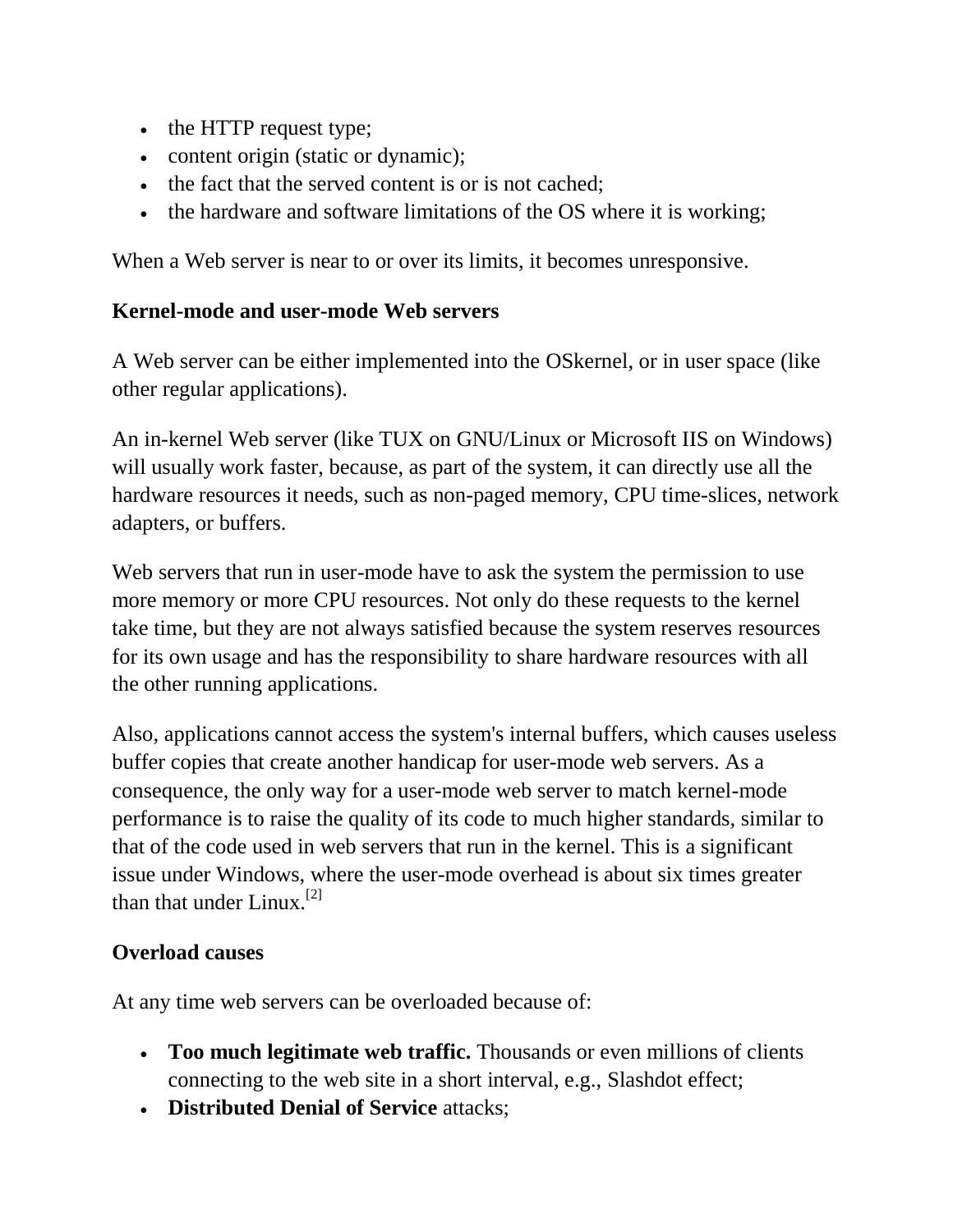- **[Computer worms](http://en.wikipedia.org/wiki/Computer_worm)** that sometimes cause abnormal traffic because of millions of infected computers (not coordinated among them);
- **[XSS viruses](http://en.wikipedia.org/wiki/Computer_virus#Cross-site_scripting_virus)** can cause high traffic because of millions of infected browsers and/or [Web servers;](http://en.wikipedia.org/wiki/Web_servers)
- **[Internet bots.](http://en.wikipedia.org/wiki/Internet_bot)** Traffic not filtered/limited on large web sites with very few resources (bandwidth, etc.);
- **[Internet](http://en.wikipedia.org/wiki/Internet) (network) slowdowns**, so that client requests are served more slowly and the number of connections increases so much that server limits are reached;
- **Web servers [\(computers\)](http://en.wikipedia.org/wiki/Computer) partial unavailability.** This can happen because of required or urgent maintenance or upgrade, hardware or software failures, [back-end](http://en.wikipedia.org/wiki/Back-end) (e.g., [database\)](http://en.wikipedia.org/wiki/Database) failures, etc.; in these cases the remaining web servers get too much traffic and become overloaded.

# **Overload symptoms**

The symptoms of an overloaded Web server are:

- requests are served with (possibly long) delays (from 1 second to a few hundred seconds);
- [500, 502, 503, 504 HTTP errors](http://en.wikipedia.org/wiki/List_of_HTTP_status_codes) are returned to clients (sometimes also unrelated [404 error](http://en.wikipedia.org/wiki/HTTP_404) or even [408 error](http://en.wikipedia.org/wiki/List_of_HTTP_status_codes) may be returned);
- [TCP](http://en.wikipedia.org/wiki/Transmission_control_protocol) connections are refused or reset (interrupted) before any content is sent to clients;
- in very rare cases, only partial contents are sent (but this behavior may well be considered a [bug,](http://en.wikipedia.org/wiki/Software_bug) even if it usually depends on unavailable system resources).

### **Anti-overload techniques**

To partially overcome above load limits and to prevent overload, most popular Web sites use common techniques like:

- **managing network traffic**, by using:
	- o **[Firewalls](http://en.wikipedia.org/wiki/Firewall_(computing))** to block unwanted traffic coming from bad IP sources or having bad patterns;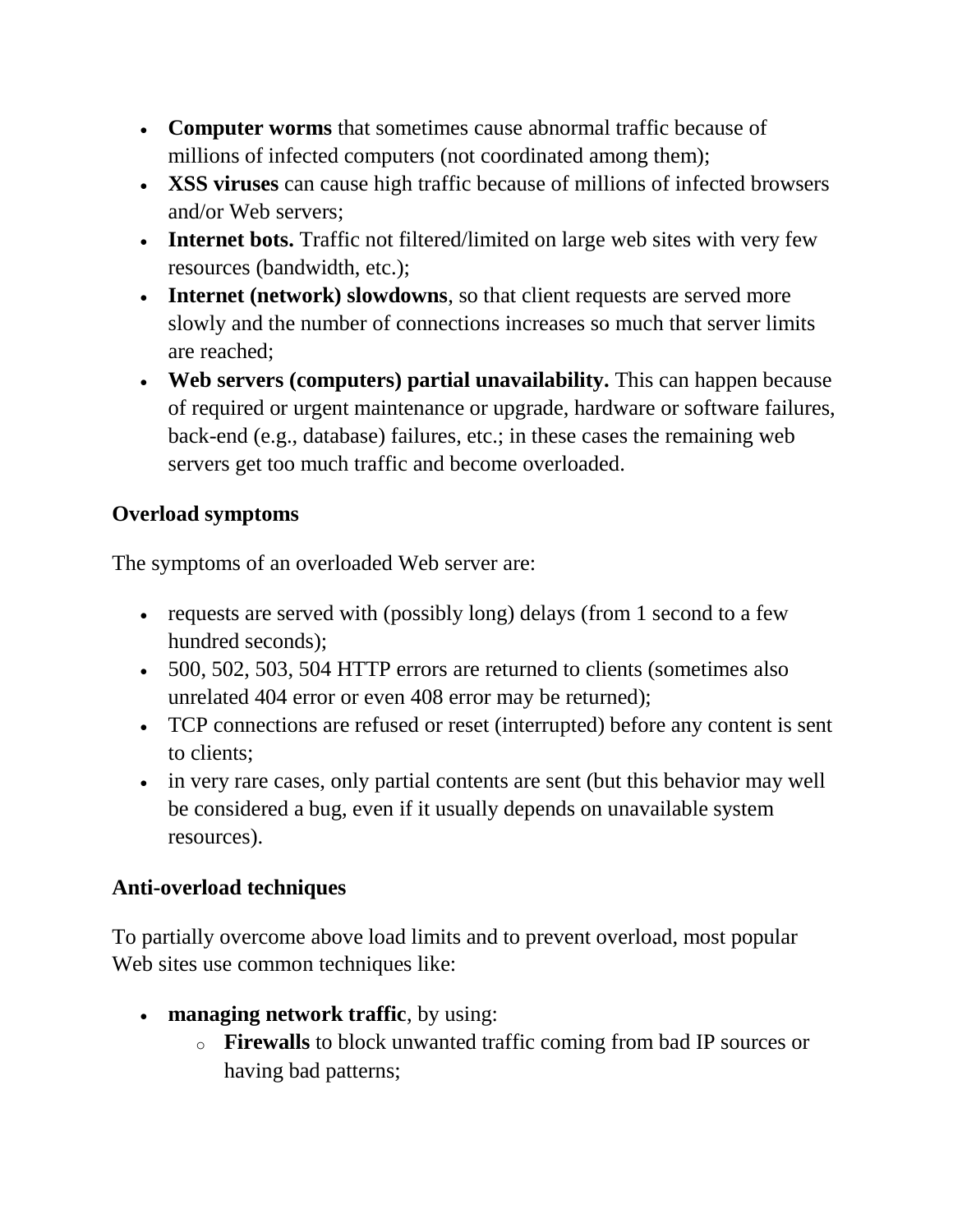- o **HTTP traffic managers** to drop, redirect or rewrite requests having bad [HTTP](http://en.wikipedia.org/wiki/HTTP) patterns;
- o **[Bandwidth management](http://en.wikipedia.org/wiki/Bandwidth_management)** and **[traffic shaping](http://en.wikipedia.org/wiki/Traffic_shaping)**, in order to smooth down peaks in network usage;
- deploying **[Web cache](http://en.wikipedia.org/wiki/Web_cache)** techniques;
- using different [domain names](http://en.wikipedia.org/wiki/Domain_name) to serve different (static and dynamic) content by separate Web servers, i.e.:
	- o http://images.example.com
	- o http://www.example.com
- using different domain names and/or computers to separate big files from small and medium sized files; the idea is to be able to fully [cache](http://en.wikipedia.org/wiki/Cache) small and medium sized files and to efficiently serve big or huge (over 10 - 1000 MB) files by using different settings;
- using many Web servers (programs) per computer, each one bound to its own [network card](http://en.wikipedia.org/wiki/Network_card) and [IP address;](http://en.wikipedia.org/wiki/IP_address)
- using many Web servers (computers) that are grouped together so that they act or are seen as one big Web server (see also **[Load balancer](http://en.wikipedia.org/wiki/Load_balancer)**);
- adding more hardware resources (i.e. [RAM,](http://en.wikipedia.org/wiki/RAM) [disks\)](http://en.wikipedia.org/wiki/Disk_storage) to each computer;
- tuning OS parameters for hardware capabilities and usage;
- using more efficient [computer programs](http://en.wikipedia.org/wiki/Computer_program) for Web servers, etc.;
- using other [workarounds,](http://en.wikipedia.org/wiki/Workaround) especially if dynamic content is involved.

### **Market structure**



모

Market share of major Web servers